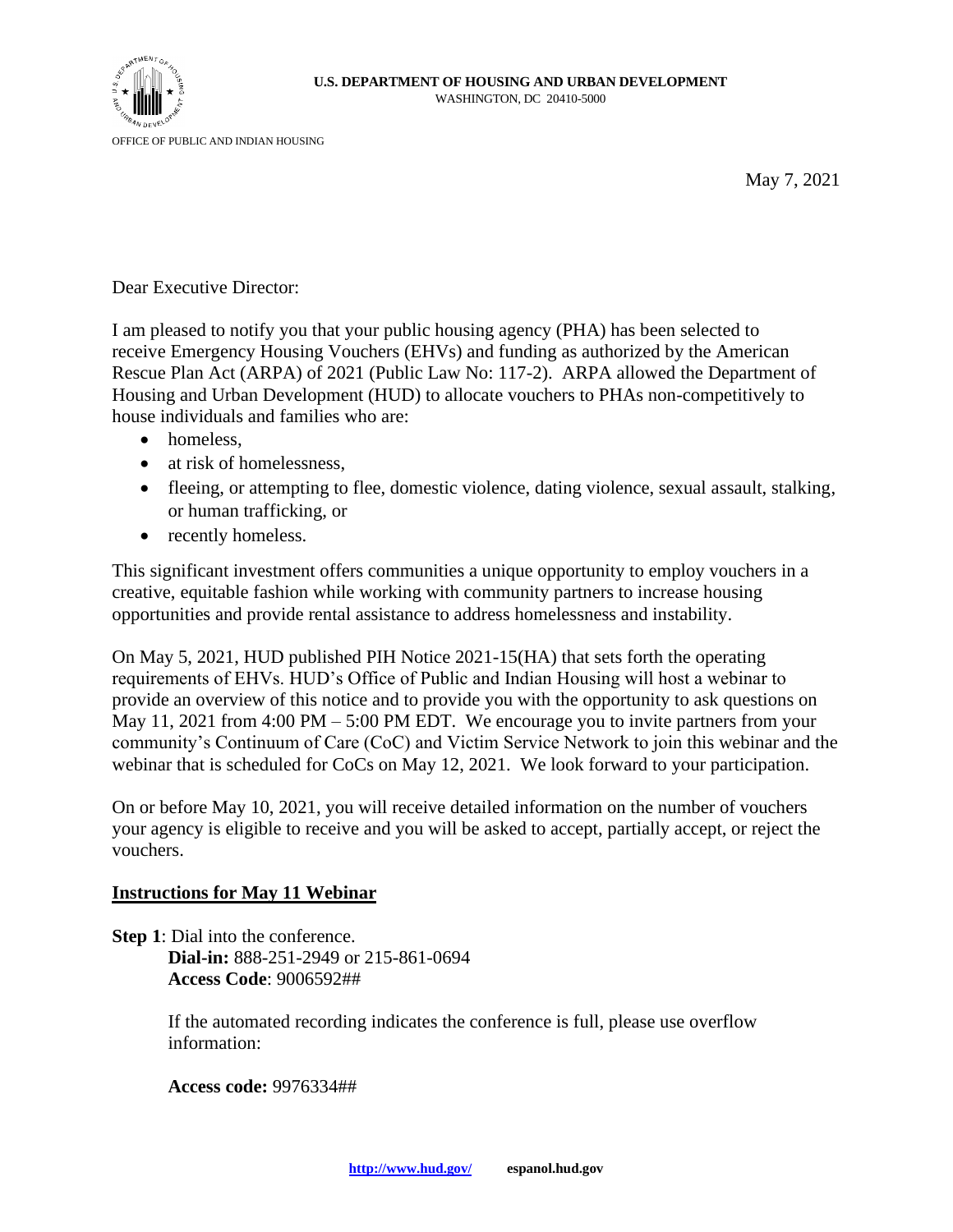**Step 2:** Join the conference on your computer. **Entry Link:** <https://ems8.intellor.com/login/838559>

PHAs are encouraged to take advantage of this opportunity to learn more about the waivers/alternative requirements, flexibilities, eligible fees, and services. A recorded version of the live webinar will be available for viewing at [www.hud.gov/ehv.](http://www.hud.gov/ehv)

Additional technical assistance (TA) opportunities will be offered to participating communities to aide in the implementation of EHVs to include webinars, products, group learning, on-call and direct TA. Planned upcoming webinars are provided in the table below.

We look forward to working with you on the EHV program.

Sincerely,

DAVID VARGAS Digitally signed by DAVID Date: 2021.05.05 16:11:17 -04'00'

David A. Vargas Acting Associate Deputy Assistant Secretary For Public Housing and Voucher Programs

## **Register for Upcoming EHV Webinars**

| Date/Time     | <b>TA Topic</b> | <b>Overview</b>                 | <b>Registration Link</b>           |
|---------------|-----------------|---------------------------------|------------------------------------|
| (EDT)         |                 |                                 |                                    |
| May $12^{th}$ | <b>EHV</b>      | HUD's Office of Community       | Invitations to be sent directly to |
| $2:30PM -$    | Overview for    | Planning and Development        | CoC Leadership                     |
| 4PM EDT       | CoCs            | will provide an overview to     |                                    |
|               |                 | CoC''s and their partners on    |                                    |
|               |                 | EHVs. Attendees will gain an    |                                    |
|               |                 | understanding of eligible       |                                    |
|               |                 | population, roles,              |                                    |
|               |                 | responsibilities and            |                                    |
|               |                 | flexibilities afforded to local |                                    |
|               |                 | communities to aide in leasing  |                                    |
|               |                 | eligible households.            |                                    |
| May $13th$    | Partnerships    | Attendees will be able to       | https://zoom.us/webinar/register/  |
| $3PM -$       | for EHVs        | identify key partners and their | WN_E7S1AuFtQz-i7muqZw4jdg          |
| 4:30PM        |                 | roles, and be prepared to       |                                    |
| <b>EDT</b>    |                 | engage with key partners to     |                                    |
|               |                 | initiate planning for           |                                    |